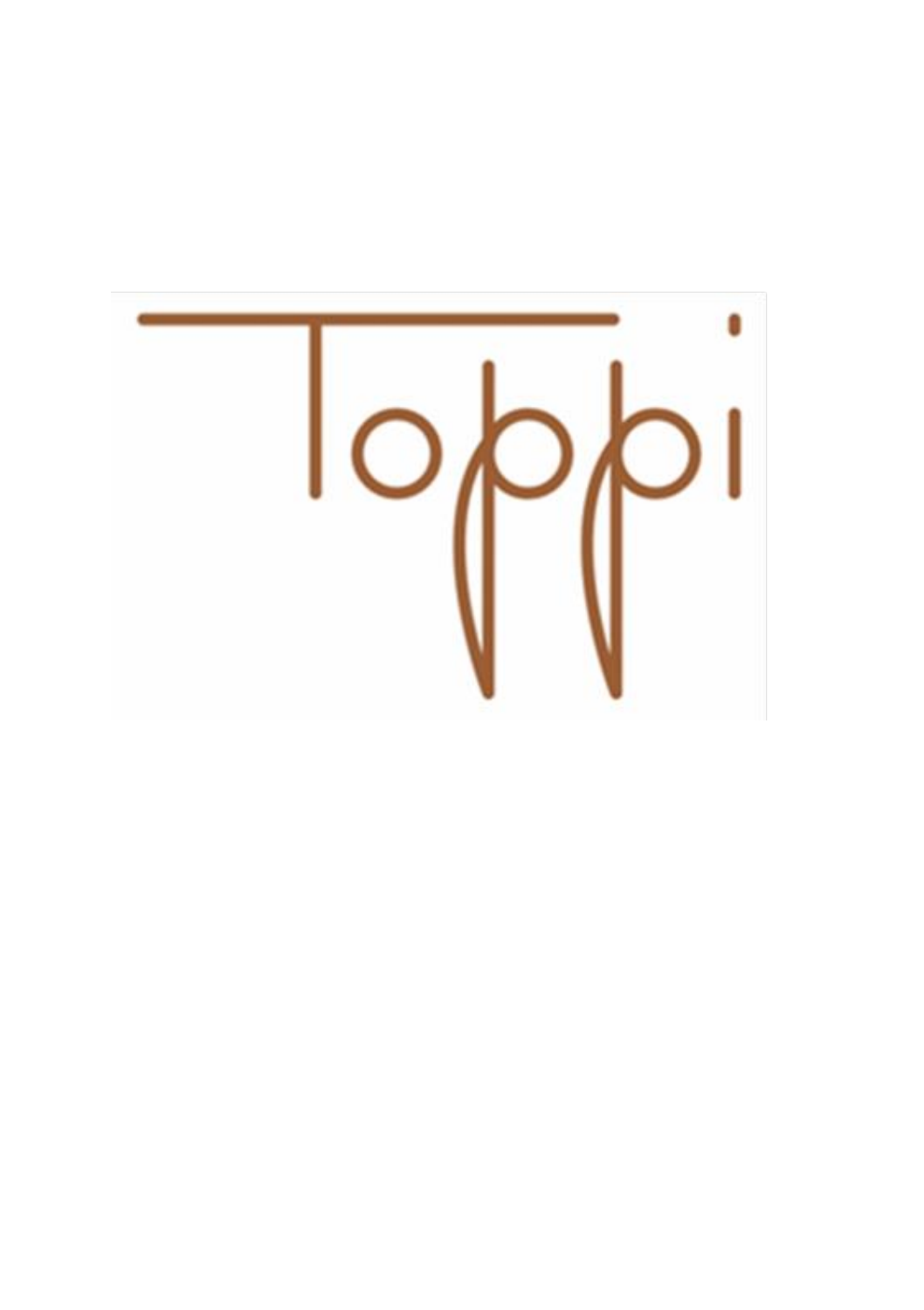## LYCHEE BREEZE

22.

A thirst quencher drink for any occasion. Tall & refreshing.

BELUGA NOBLE VODKA - LYCHEE - CRANBERRIES - LEMONADE

# THE HARVEST SPRITZ

 $23$ 

The perfect transition from summer to fall poured into a glass A light and refreshing seasonal spritz.

GIN – ELDERFLOWER – BOTRITYS – LEMON - PROSECCO

# PINEAPPLE EXPRESS

22.

This one you'll never forget. Exotic, fun & full of flavours.

RUM – PEACH TEA – PINEAPPLE - LEMON

# WATERMELON & CO.

 $22.2$ 

This recipe has it all, fresh & sexy with a wonderful colour & a gentle spicy kick.

EL JIMADOR TEQUILA - WATERMELON - RASPBERRIES - CHILI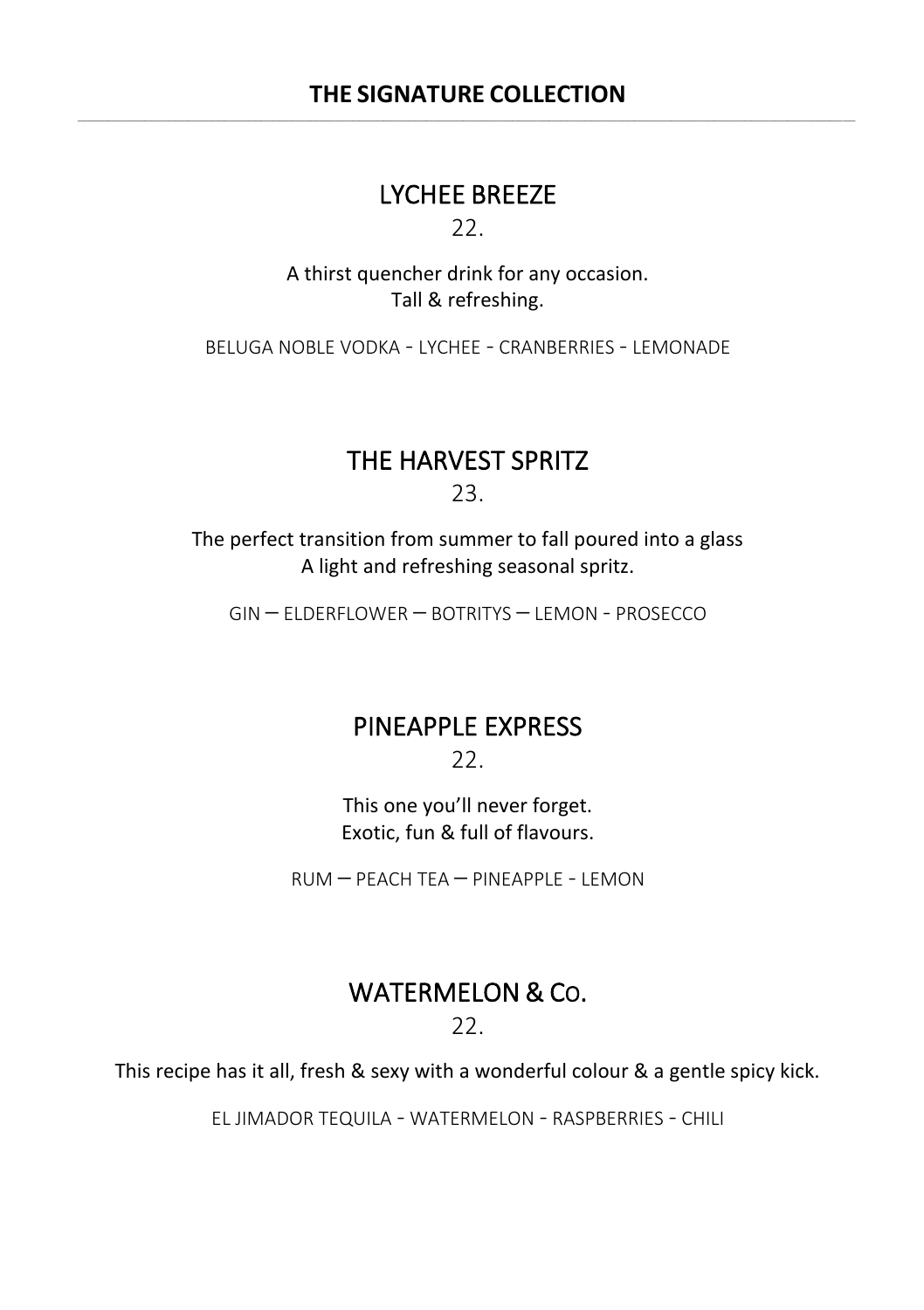# DELICIOUS SOUR

23.

An old time classic that never stop to surprise us for it's simplicity & great taste.

APPLEJACK – PEACH BRANDY – PEACHES - LEMON - WHITES

# STRAWBERRY NEGRONI

 $22.2$ 

A Negroni like you haven't taste before. Simply amazing.

STRAWBERRY GIN – WHITE VERMOUTH – SELECT APERITIVO – BALSAMIC DROPS

# FIG OLD FASHIONED

24.

The classic drink get transformed by dark fruit and spices. Intense & rich.

FIG INFUSED BOURBON – MAPLE – BITTERS

# GUNS'N'ROSES

24.

A unique cocktail, sweet bitter & floral, with a balanced smoky kick.

LAMBAY IRISH WHISKEY – MONTENEGRO – ROSES – SMOKE MIST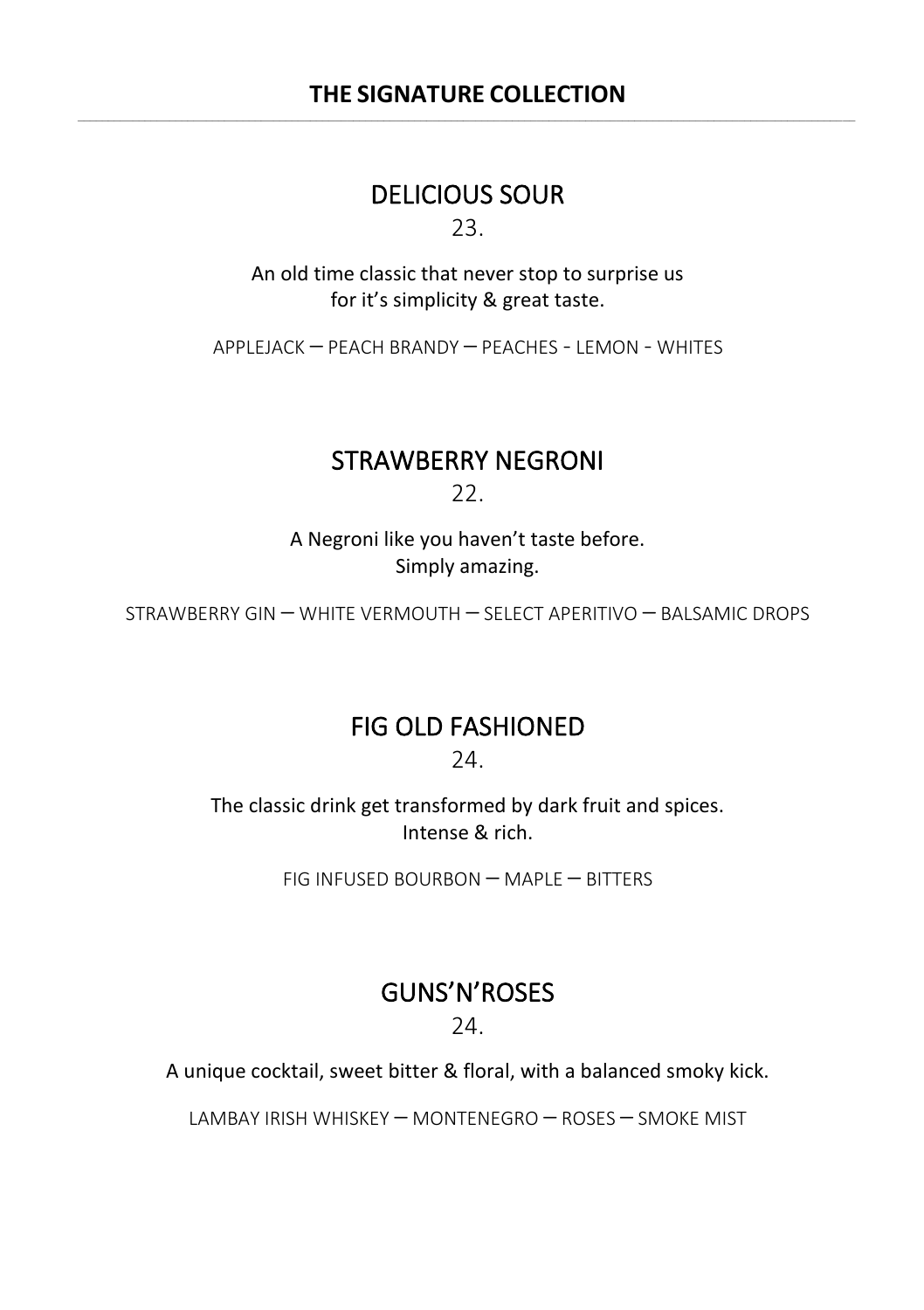## LIMITED EDITION CHOCOLATE MARTINI 23.

Never underestimate the power of chocolate. The best straight up chocolate martini you ever had.

BELUGA NOBLE VODKA – MOZART DARK CHOCOLATE – SALTED CARAMEL

# MR.PISTACCHIO

#### $22.2$

Rum & Frangelico mixed with chocolate & the best Bronte pistachios from Sicily.

DARK RUM – FRANGELICO – PISTACCHIO – WHITE CHOCOLATE – LEMON

# **GRASSHOPPER**

#### $22.2$

A minty classic that is better than your traditional dessert.

CACAO – MINT – CREAM

# **STINGER**

22. A prohibition drink seen by most as the drink of the upper class.

COGNAC – MINT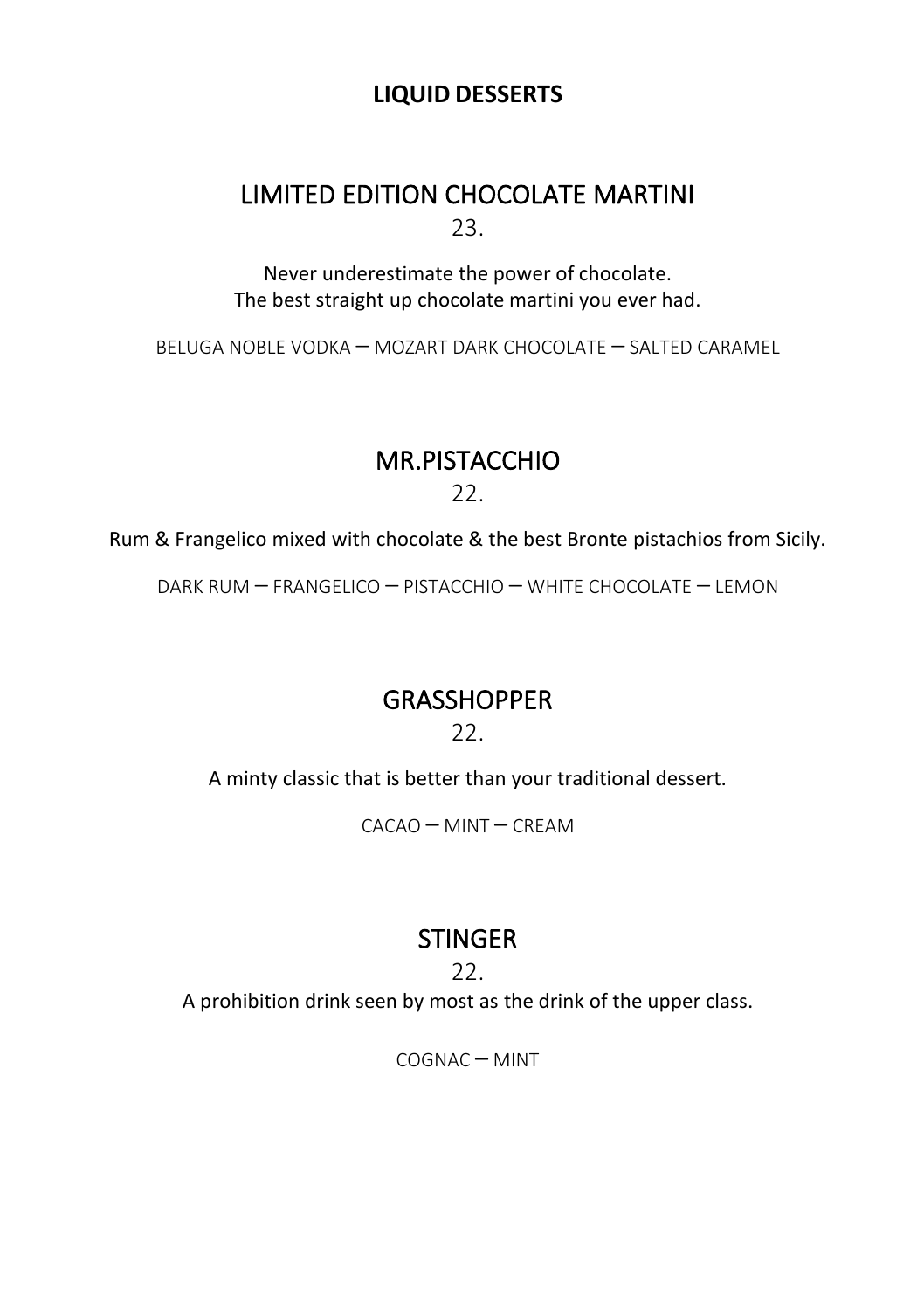#### 12.

It has been eighty-five years since Prohibition was repealed, and bartenders are excited about people not drinking again. We are ready for this alternative with Seedlip, a plant-based liquor substitute and the "the first distilled non-alcoholic spirit in the world"

Here is for you our signature collection of simply delightful temperance cocktails.

# SUN KISSED VIRGIN

LYCHEE & GRAPE JUICE - CRANBERRIES - CITRUS

# **FLIRTY**

STRAWBERRIES - CRANBERRIES – ROSES

#### **SEEDLIP CREATIONS \_\_\_\_\_\_\_\_\_\_\_\_\_\_\_\_\_\_\_\_\_\_\_\_\_\_\_\_\_\_\_\_\_\_\_\_\_\_\_\_\_\_\_\_\_\_\_\_\_\_\_\_\_\_\_\_\_\_\_\_\_\_\_\_\_\_\_\_\_\_\_\_\_\_\_\_\_\_\_\_\_\_\_\_\_\_\_\_\_\_\_\_\_\_\_\_\_\_\_\_\_\_\_\_\_\_\_\_\_\_\_\_\_\_\_\_\_\_\_\_\_\_\_\_**

15.

# VIRGIN TIKI

SEEDLIP GROVE - ORGEAT – PASSION FRUIT – LIME - ORANGE

# LUSH FOREST

SEEDLIP GARDEN - APPLE - CUCUMBER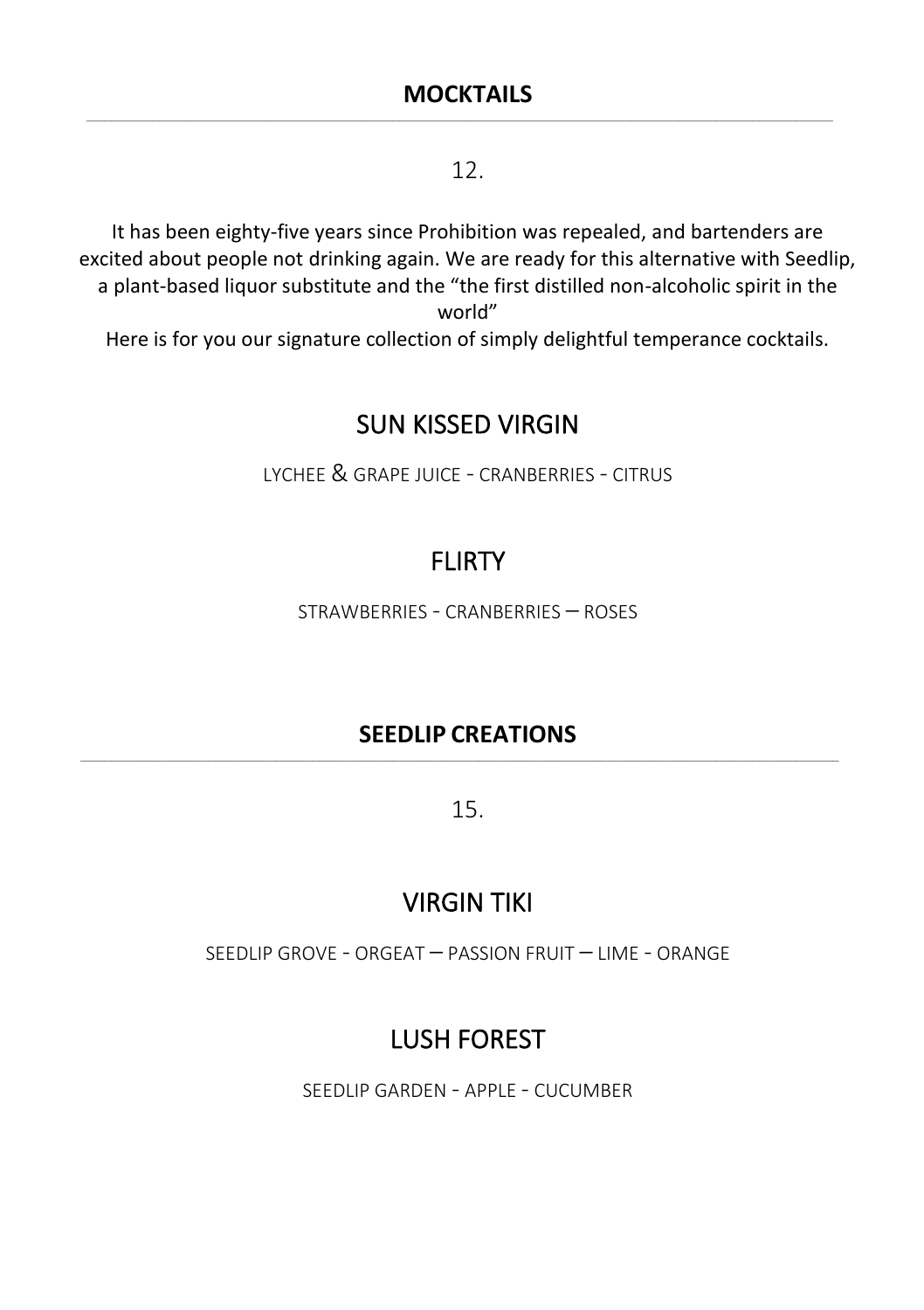$14$ 

# SUPER BITTER - BEI GIAN ALE -  $8\%$

A Belgian Ale that undoubtedly follow the trend of bitter beers, but without taking it too far. It has sure plenty of hoppy scents but still with a perfect balance.

# NAZIONALE - ITALIAN ALE - 6.5 %

Golden color and a nice thick head. This beer is the first 100% Italian Ale. A simple and well balance. A beer for every occasion.

# **ISAAC - BELGIAN WHEAT - 5%**

A true Biere Blanche. Creamy head intentionally cloudy, apricot color and scent of yeast & citrus, blended with spices & orange peels. Refreshing and easy to drink

## **BOTTLED BEERS**

| ICHNUSA UNFILTERED - ITALY – 5 %     | 12 |
|--------------------------------------|----|
| MENABREA-ITALY $-5.1\%$              | 11 |
| PERONI LEGGERA LIGHT - ITALY - 3.5 % | 11 |

## **BOTTLED BEERS**

PERONI LIBERA - ITALY - 0 %

# **BOTTLED CIDER**

PURE BLONDE ORGANIC CIDER - AUSTRALIA - 4.5 %

11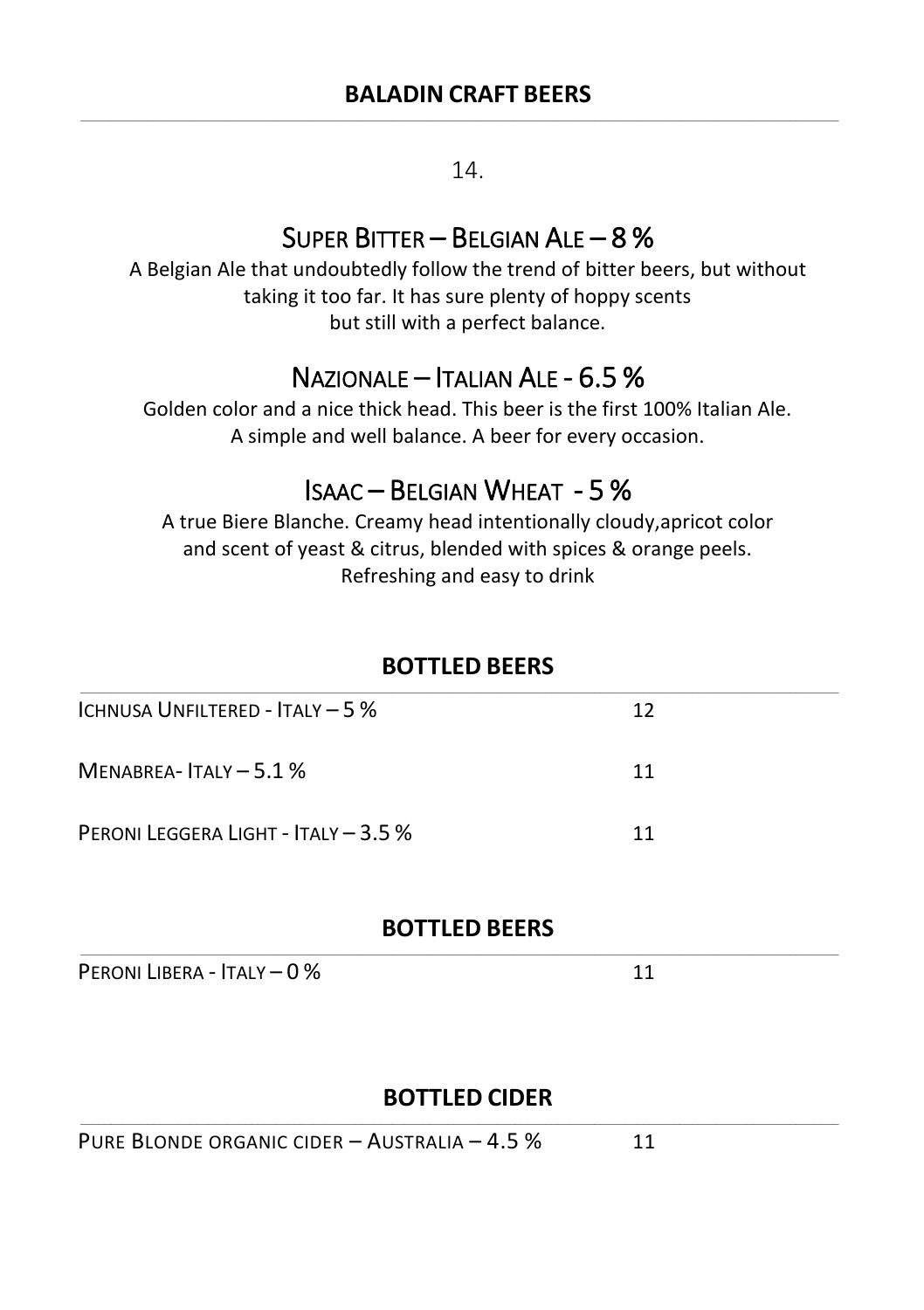## **DRAUGHT BEERS**

#### **\_\_\_\_\_\_\_\_\_\_\_\_\_\_\_\_\_\_\_\_\_\_\_\_\_\_\_\_\_\_\_\_\_\_\_\_\_\_\_\_\_\_\_\_\_\_\_\_\_\_\_\_\_\_\_\_\_\_\_\_\_\_\_\_\_\_\_\_\_\_\_\_\_\_\_\_\_\_\_\_\_\_\_\_\_\_\_\_\_\_\_\_\_\_\_\_\_\_\_\_\_\_\_\_\_\_\_\_\_\_\_\_\_\_\_\_\_\_\_\_\_\_\_\_**  $TOPI LAGFR - ITAIY - 4%$

10.

A crisp, clean and refreshing lager made with the best Italian hops.

## PERONI NASTRO AZZURRO – ITALY – 5.1 %

12.

This Mediterranean style lager has been brewed using only the finest ingredients A refreshing beer with a delicate balance of bitterness, citrus and aromatic notes.

# ASAHI SUPER DRY – JAPAN – 5.0 %

11.

Known for its innovative Japanese brewing techniques and outstanding taste, Asahi super Dry has a delicate, yet rich, full flavoured body with a dry aftertaste.

## MOUNTAIN GOAT SUMMER ALE – AUSTRALIA - 4.7 %

11.

Mountain Goat Summer Ale is a dry, aromatic ale made from a blend of Kiwi and Aussie hops.Low on bitterness and full of fruity, crisp characters.

## CRICKETERS ARMS PALE ALE – AUSTRALIA – 4.6 %

11.

This new world Pale Ale is late hopped with Amarillo for a subtle citrus aroma, dry hopped with Nelson

Sauvin for a tropical finish and balanced with a pale malt.

## ASAHI DRY BLACK – JAPAN - 5.5%

11.

Bold and refreshing. This great brew is unlike any other with rich aromas and flavours while maintaining a smoothness never before accomplished in dark beer.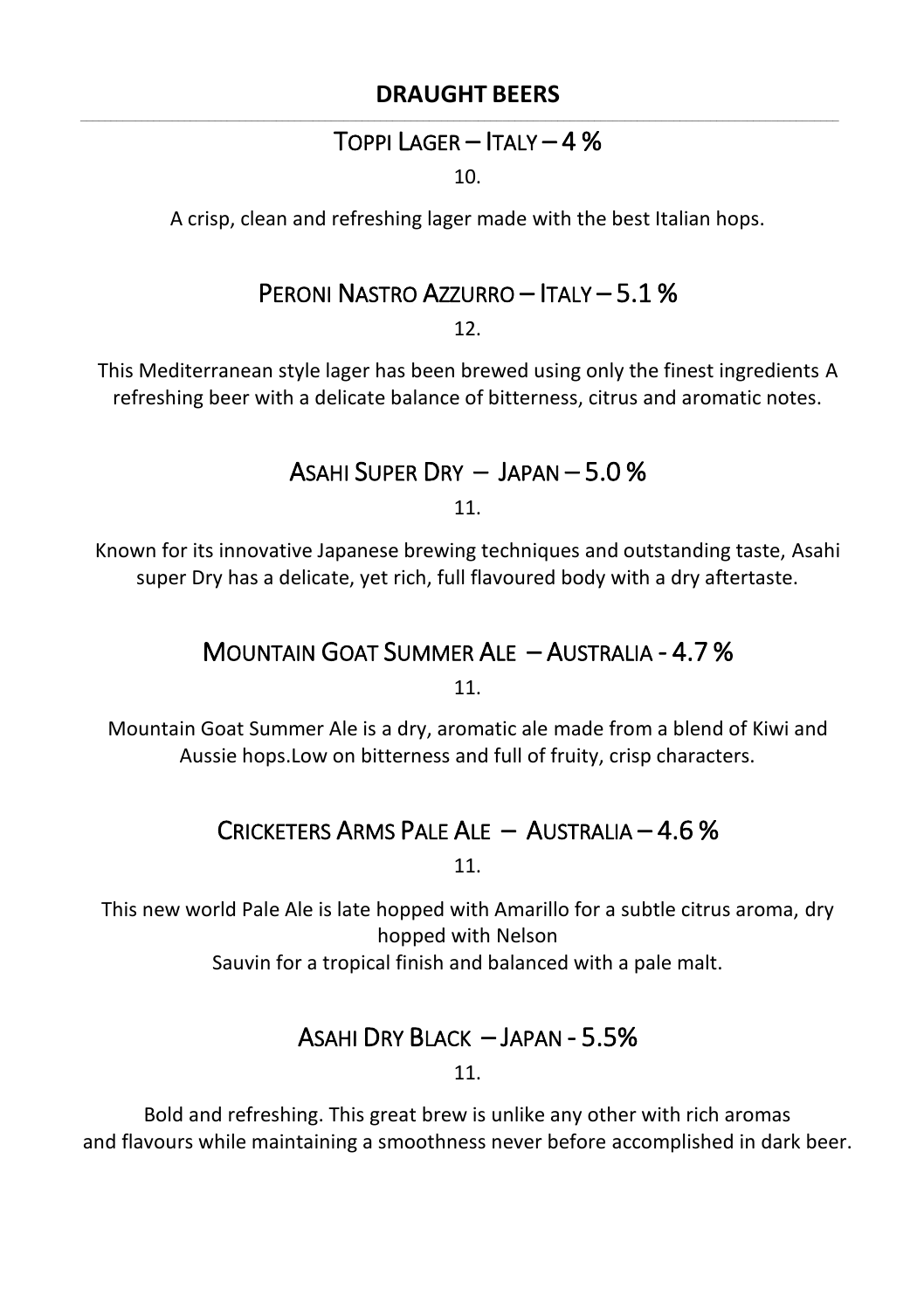The debate over the origins of the Martini will rage as long as there are bars. Many claim that a bartender called Martini from Arma di Taggia, mixed the first Martini in the late 19<sup>th</sup> century at New York's Knickerbocker Hotel. It became an American icon in the twenties and the favourite drink of such luminaries as F. D. Roosevelt, W. Churchill, J. London, and E. Hemingway.

#### DRY MARTINI COCKTAIL

A chilled glass; the purest gin or vodka; a touch of vermouth vigorously stirred. The only addition is an olive or a lemon twist. Today a Martini is almost wholly made up of gin or vodka, so your choice of brand is vital.

#### MARTINI VARIANTS

- **Dirty** made with a dash of olive brine
- **Dickens** without an olive or a twist
- **Gibson** with two cocktail onions
- **Bradford** shaken with orange bitters
- **Franklin** served with two olives
- **Wet** heavy on the vermouth
- **Churchill** stirred,with an unopened bottle of vermouth waved above the glass

| <b>Brand</b>         | Origin      | Raw material       | 30 ml | <b>Martini</b> |
|----------------------|-------------|--------------------|-------|----------------|
| Beluga Noble         | Russia      | Malt               | 13    | 24             |
| Ketel One            | Holland     | Wheat              | 14    | 26             |
| Zubrowka             | Poland      | Rve                | 14    | 26             |
| <b>Vdka 6100</b>     | New Zealand | Whey               | 14    | 26             |
| <b>Absolut Elix</b>  | Sweden      | Wheat              | 14    | 26             |
| Chase                | England     | Potato             | 15    | 28             |
| Tito's               | <b>USA</b>  | <b>Yellow Corn</b> | 15    | 28             |
| Eiko Handcrafted     | Japan       | Grain              | 15    | 28             |
| Beluga Transatlantic | Russia      | Malt               | 18    | 32             |
| Beluga Allure        | Russia      | Wheat              | 21    | 38             |
| <b>Stoly Elit</b>    | Russia      | Grain              | 22    | 40             |
| Ultimat              | Poland      | Wheat              | 22    | 40             |
| Beluga Gold Line     | Russia      | Malted Wheat       | 25    | 45             |

#### **VODKA \_\_\_\_\_\_\_\_\_\_\_\_\_\_\_\_\_\_\_\_\_\_\_\_\_\_\_\_\_\_\_\_\_\_\_\_\_\_\_\_\_\_\_\_\_\_\_\_\_\_\_\_\_\_\_\_\_\_\_\_\_\_\_\_\_\_\_\_\_\_\_\_\_\_\_\_\_\_\_\_\_\_\_\_\_\_\_\_\_\_\_\_\_\_\_\_\_\_\_\_\_\_\_\_\_\_\_\_\_\_\_\_\_\_\_\_\_\_\_\_\_\_\_\_**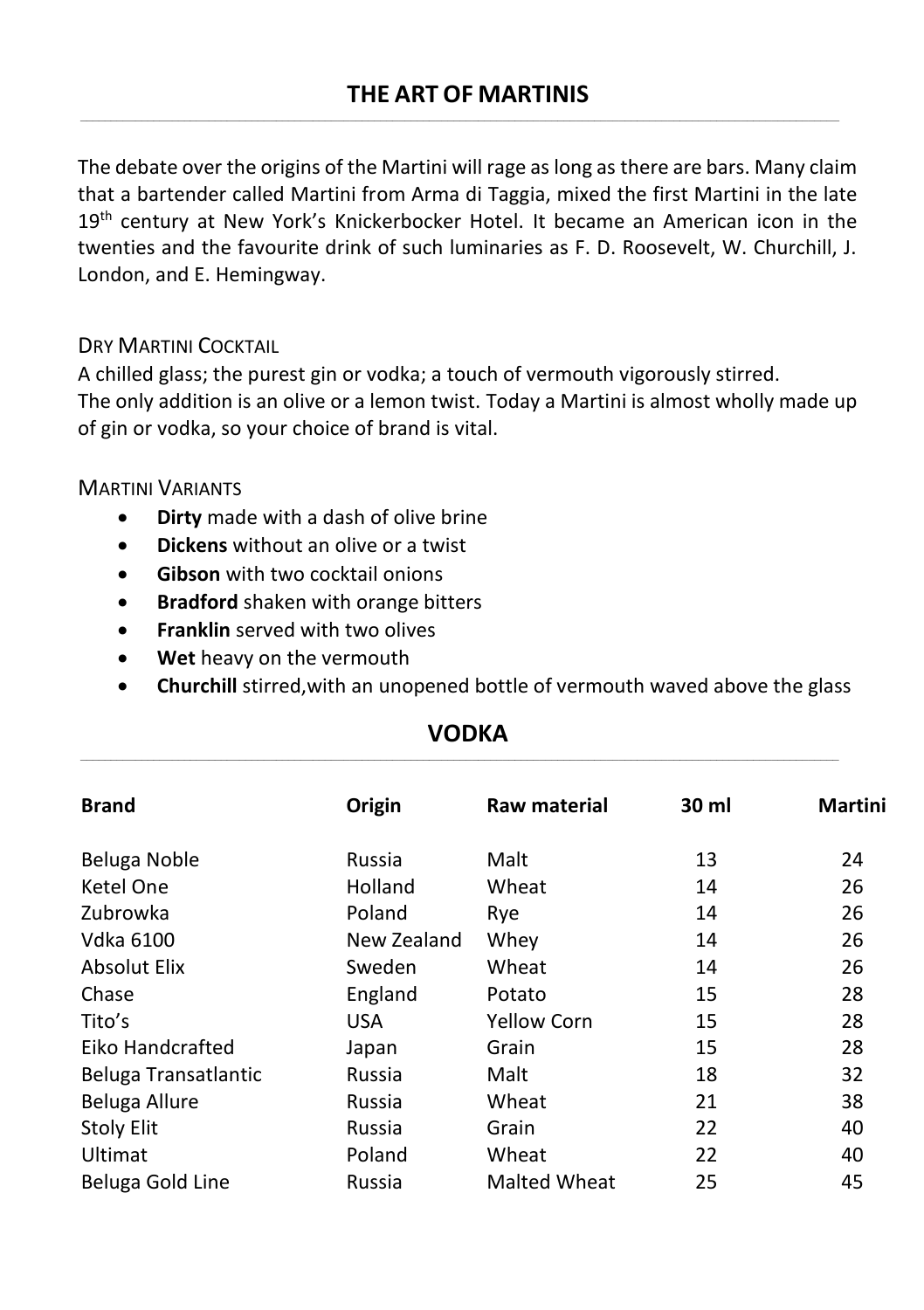#### **GIN \_\_\_\_\_\_\_\_\_\_\_\_\_\_\_\_\_\_\_\_\_\_\_\_\_\_\_\_\_\_\_\_\_\_\_\_\_\_\_\_\_\_\_\_\_\_\_\_\_\_\_\_\_\_\_\_\_\_\_\_\_\_\_\_\_\_\_\_\_\_\_\_\_\_\_\_\_\_\_\_\_\_\_\_\_\_\_\_\_\_\_\_\_\_\_\_\_\_\_\_\_\_\_\_\_\_\_\_\_\_\_\_\_\_\_\_\_\_\_\_\_\_\_\_**

| <b>Brand</b>                | Origin                | 30 ml | <b>Martini</b> |
|-----------------------------|-----------------------|-------|----------------|
| Beefeater                   | England               | 13    | 24             |
| <b>Bombay Sapphire</b>      | England               | 14    | 26             |
| Plymouth                    | England               | 14    | 26             |
| Occitante                   | Italy                 | 14    | 26             |
| Mc Henry Sloe Gin           | England               | 14    | 26             |
| Hayman's Old tom Gin        | England               | 14    | 26             |
| Tanqueray                   | Scotland              | 14    | 26             |
| Beefeater 24                | England               | 14    | 26             |
| <b>Martin Miller Reform</b> | England               | 14    | 26             |
| <b>Hendricks</b>            | Scotland              | 14    | 26             |
| Malfy Lemon                 | Italy                 | 14    | 26             |
| <b>Gin Mare</b>             | Spain                 | 14    | 26             |
| Aviation                    | America               | 14    | 26             |
| <b>West Wing Cutlass</b>    | Australia             | 14    | 26             |
| Four Pillars Rare dry       | Australia             | 15    | 28             |
| Four Pillars Bloody Shiraz  | Australia             | 15    | 28             |
| Four Pillars Olive Leaf     | Australia             | 15    | 28             |
| The London No.1             | England               | 15    | 28             |
| Scapegrace Small Batch      | New Zealand           | 15    | 28             |
| <b>Etsu Handcrafted</b>     | Japan                 | 15    | 28             |
| No.3 London                 | London                | 15    | 28             |
| Sipsmith                    | London                | 15    | 28             |
| <b>Botanist</b>             | <b>Islay Scotland</b> | 15    | 28             |
| Tanqueray 10                | Scotland              | 15    | 28             |
| Ink                         | Australia             | 15    | 28             |
| Monkey 47                   | Germany               | 16    | 30             |
| Green Ant                   | Australia             | 16    | 30             |
| Four Pillars Navy Strength  | Australia             | 17    | 32             |
| Roby Marton Premium Dry Gin | Italy                 | 17    | 32             |
| D1 Daringly                 | London                | 17    | 32             |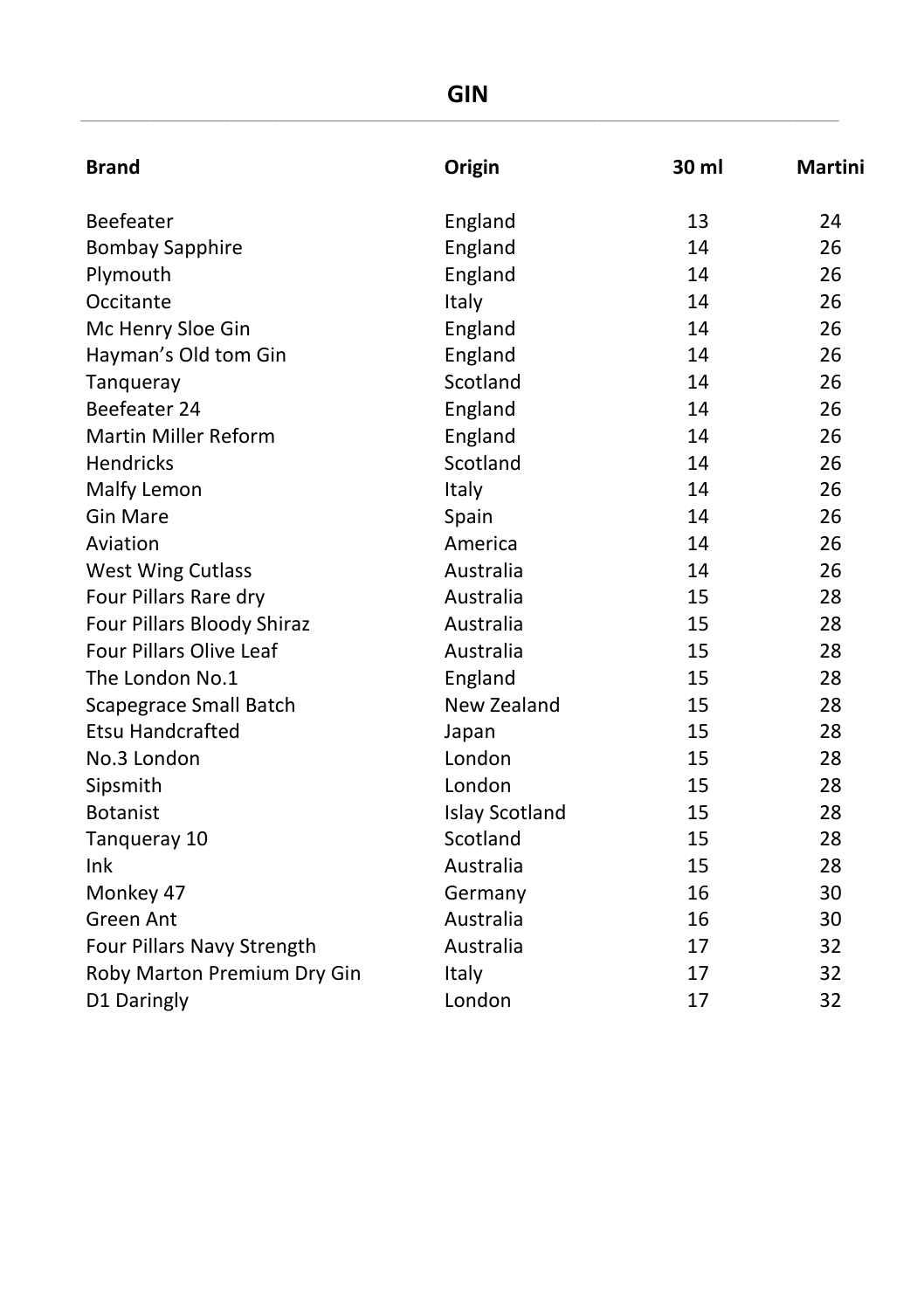# **SCOTCH SINGLE MALT WHISKY**

| <b>Brand</b>                  | Origin                  | 30 ml |
|-------------------------------|-------------------------|-------|
| Balvenie 14 yo Caribbean Cask | Speyside; Dufftown      | 18    |
| Glenfiddich 15 yo Solera      | Speyside; Dufftown      | 18    |
| Glenmorangie 18 yo            | Highland; Ross-Shire    | 25    |
| Dalmore Cigar Malt            | Speyside; Alness        | 35    |
| Glenmorangie Signet           | Highland; Ross-Shire    | 35    |
| Balvenie 21 yo Port Wood      | Speyside; Dufftown      | 45    |
| <b>Macallan Rare Cask</b>     | Highland; Craigellachie | 49    |
| Oban 14 yo                    | Western Highland; Oban  | 18    |
| Auchentoshan Three Wood       | Lowland; Dalmuir        | 15    |
| Highland Park 18 yo           | Islands; Kirkwall       | 30    |
| Ardbeg 10 yo                  | Islay; Port Ellen       | 17    |
| Lagavulin 16 yo               | Islay; Port Ellen       | 18    |
| Laphroaig Quarter Cask        | Islay; Port Ellen       | 22    |
| Bowmore 18 yo                 | Islay; Port Ellen       | 28    |

#### **BLENDED WHISKY \_\_\_\_\_\_\_\_\_\_\_\_\_\_\_\_\_\_\_\_\_\_\_\_\_\_\_\_\_\_\_\_\_\_\_\_\_\_\_\_\_\_\_\_\_\_\_\_\_\_\_\_\_\_\_\_\_\_\_\_\_\_\_\_\_\_\_\_\_\_\_\_\_\_\_\_\_\_\_\_\_\_\_\_\_\_\_\_\_\_\_\_\_\_\_\_\_\_\_\_\_\_\_\_\_\_\_\_\_\_\_\_\_\_\_\_\_\_\_\_\_\_\_\_**

| Monkey Shoulder           | 13 |
|---------------------------|----|
| Nomad Outland             | 16 |
| Chivas Regal 18yo         | 18 |
| Johnny Walker Green Label | 18 |
| Johnny Walker Blue Label  | 45 |
| Chivas Regal 25yo         | 49 |

#### **JAPANESE WHISKY \_\_\_\_\_\_\_\_\_\_\_\_\_\_\_\_\_\_\_\_\_\_\_\_\_\_\_\_\_\_\_\_\_\_\_\_\_\_\_\_\_\_\_\_\_\_\_\_\_\_\_\_\_\_\_\_\_\_\_\_\_\_\_\_\_\_\_\_\_\_\_\_\_\_\_\_\_\_\_\_\_\_\_\_\_\_\_\_\_\_\_\_\_\_\_\_\_\_\_\_\_\_\_\_\_\_\_\_\_\_\_\_\_\_\_\_\_\_\_\_\_\_\_\_**

| <b>Fuyu Small Batch Blended</b>        | 15 |
|----------------------------------------|----|
| Nikka from the Barrel                  | 18 |
| Nikka Whisky Taketsuru                 | 20 |
| Nikka Miyagikyo Single Malt            | 21 |
| Hakushu Single Malt Distillery Reserve | 25 |
| Nikka Yoichi Single Malt               | 32 |
| The Nikka 12 yo Premium Blended        | 39 |
|                                        |    |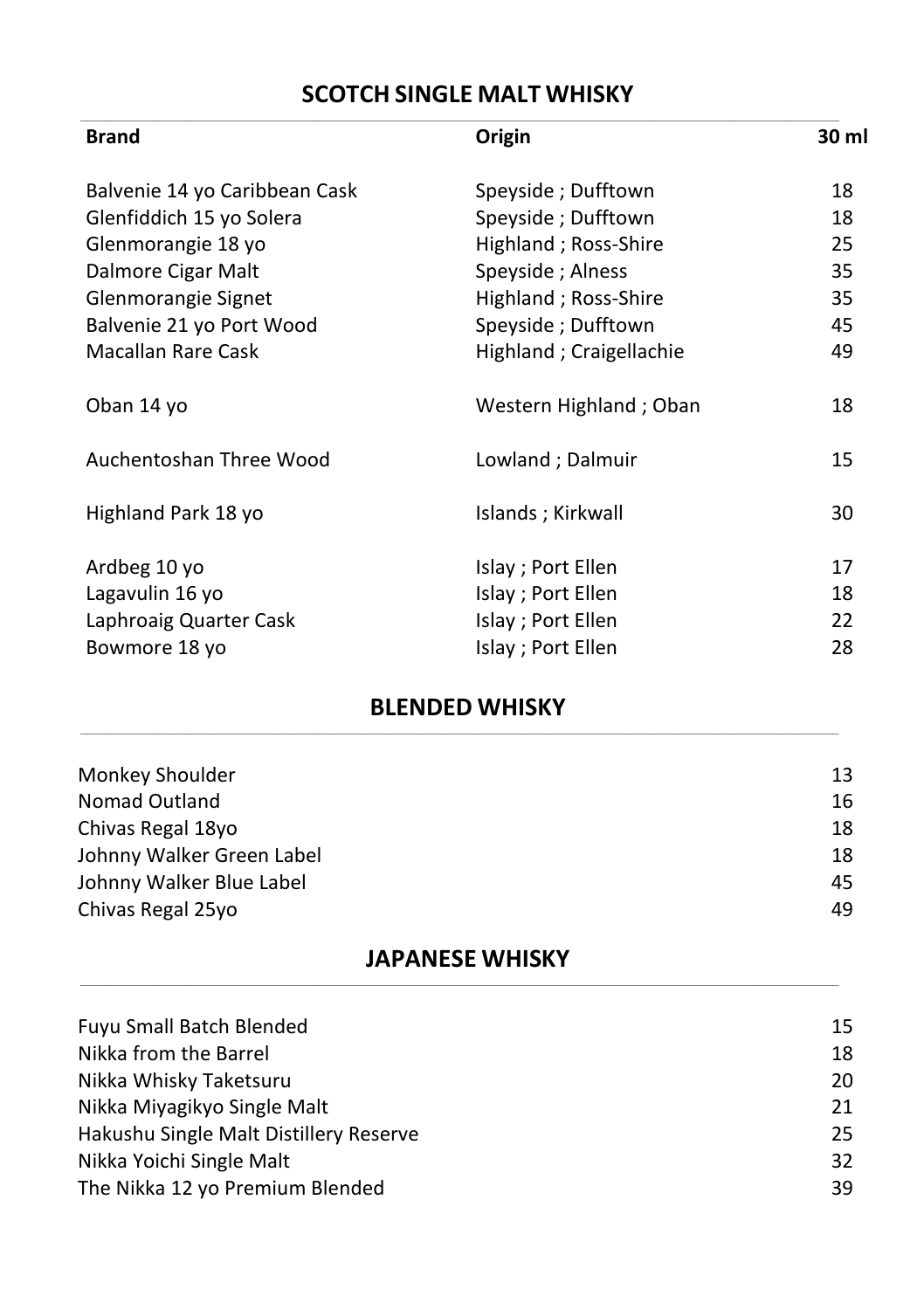## **ITALIAN WHISKY**

| Puni Alba                       | 24 |
|---------------------------------|----|
| <b>CANADIAN WHISKEY</b>         |    |
| Canadian Club                   | 13 |
| Crown Royal                     | 15 |
|                                 |    |
| <b>IRISH WHISKEY</b>            |    |
| Jameson                         | 13 |
| Lambay Small Batch Blended      | 16 |
| Red Breast 12 y.o.              | 18 |
| Lambay Small Batch Single Malt  | 22 |
| <b>AUSTRALIAN WHISKY</b>        |    |
| Sullivan Cove Double Cask       | 70 |
| Sullivan Cove American Cask     | 90 |
| <b>BOURBON WHISKEY</b>          |    |
| Old Forested Kentucky Straight  | 13 |
| <b>Makers Mark</b>              | 14 |
| Basil Hayden                    | 14 |
| Wild Turkey 101 proof           | 14 |
| <b>Woodford Reserve</b>         | 14 |
| <b>Blantons Original 46.5%</b>  | 16 |
| Bookers 64%                     | 18 |
| High West American Prairie      | 20 |
| Hudson Baby Bourbon             | 21 |
| <b>RYE WHISKEY</b>              |    |
| Woodford Reserve Rye            | 15 |
| Rittenhouse Rye                 | 16 |
| Russell's Reserve Single Barrel | 18 |
| <b>TENNESSY WHISKEY</b>         |    |
| Jack Daniels Single Barrel      | 16 |
| Jack Daniels Gentleman Jack     | 16 |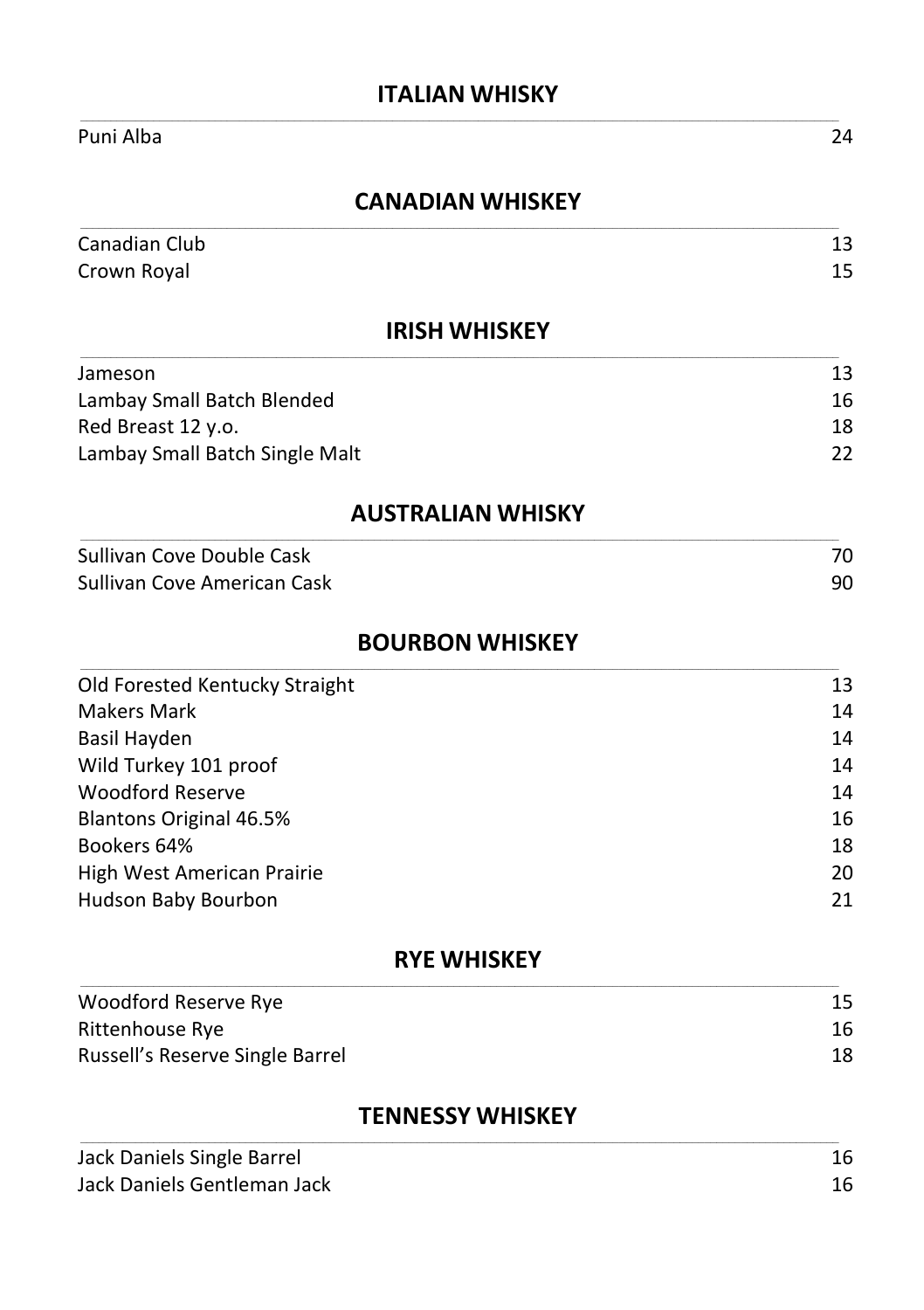Is one of the world's oldest spirits, often misunderstood, steeped in tradition and with a colourful though not always honourable past.

During prohibition, citizens knocked back liquor that had been shipped in by "rumrunners", who picked up cased goods from the West Indies and shipped them to "Rum Row", a watery boundary line situated twelve miles off the US coast and thus out of its jurisdiction. Here, the rumrunners weighed anchor and waited for the bootleggers' boats.

|                                     | Origin             | 30 ml |
|-------------------------------------|--------------------|-------|
| Bacardi Carta Oro                   | Cuba               | 13    |
| Gosling's Black Seal                | Bermuda            | 14    |
| <b>JM Agricole Blanc</b>            | Martinique         | 14    |
| Untold Spiced Rum                   | Caribbean          | 14    |
| Havana Club 7 yo                    | Cuba               | 15    |
| <b>Plantation Pineapple</b>         | Trinidad & Tobago  | 16    |
| Matusalem 15 yo Solera Gran Reserva | Dominican Republic | 16    |
| Angostura 1919                      | Trinidad & Tobago  | 16    |
| Pyrat XO Reserve                    | Anguilla           | 20    |
| Zacapa 23 y.o. Centenario           | Guatemala          | 20    |
| Plantation Vintage 2003             | Nicaragua          | 22    |
| Plantation Vintage 2004             | Panama             | 22    |
| Plantation Vintage 2005             | Guyana             | 22    |
| Plantation Vintage 2002             | Jamaica            | 22    |
| Plantation Vintage 2004             | Peru               | 22    |
| Plantation Vintage 2002             | <b>Barbados</b>    | 22    |
| Plantation Vintage 2009             | Fiji               | 22    |
| El Dorado 15 yo                     | Guyana             | 25    |
| Applestone Estate 21 yo             | Jamaica            | 35    |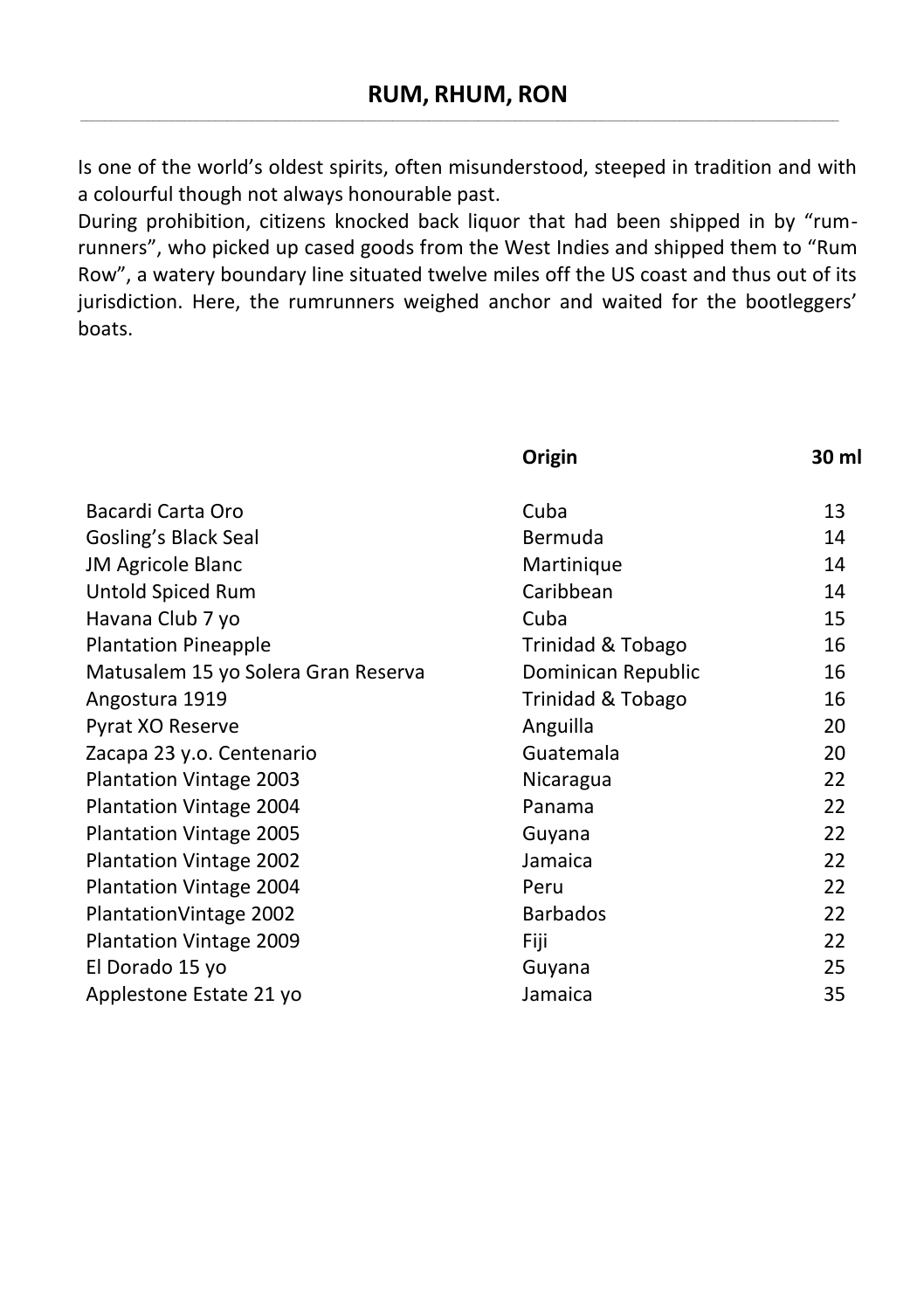Tequila is a distilled spirit made from the cooked and fermented juice of the agave, a native plant to Mexico. Despite it's spiky appereance the agave is not a cactus Traditionally the process is labour intensive and artisanal and delighfully many tequila distilleries still operate this way. A Blue agave plant usually takes 8 years to mature and it has only one life to give.

| 13 |
|----|
| 14 |
| 15 |
| 15 |
| 16 |
| 17 |
| 18 |
| 18 |
| 19 |
| 21 |
| 21 |
| 25 |
| 30 |
| 40 |
| 48 |
|    |

#### **MEZCAL \_\_\_\_\_\_\_\_\_\_\_\_\_\_\_\_\_\_\_\_\_\_\_\_\_\_\_\_\_\_\_\_\_\_\_\_\_\_\_\_\_\_\_\_\_\_\_\_\_\_\_\_\_\_\_\_\_\_\_\_\_\_\_\_\_\_\_\_\_\_\_\_\_\_\_\_\_\_\_\_\_\_\_\_\_\_\_\_\_\_\_\_\_\_\_\_\_\_\_\_\_\_\_\_\_\_\_\_\_\_\_\_\_\_\_\_\_\_\_\_\_\_\_\_**

Many may know tequila better, but mezcal came first. In fact all tequila is mezcal, but not all mezcal is tequila.

Mezcal like its cousin tequila, is made from agave, but not necessary blue agave and it usually come from Oaxaca. Mezcal distillers traditionally slow-roast the agave by burying it in pits with hot rocks, which infuses the final product with its signature smokiness.

| Monte Alban      | 13 |
|------------------|----|
| Del Maguey Vida  | 16 |
| Casamigos        |    |
| Illegal Reposado | 19 |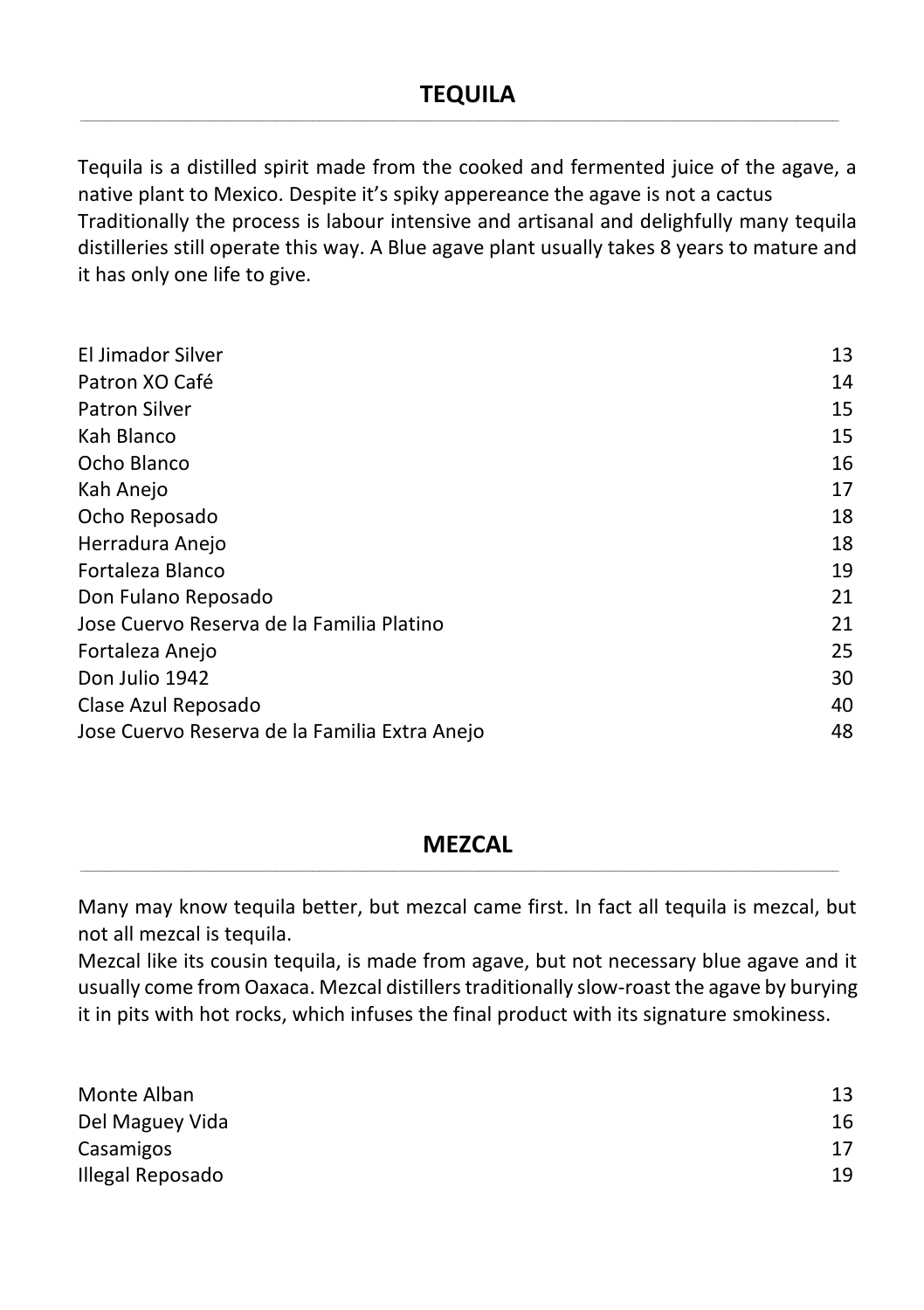Cognac is widely considered to be the ultimate luxury beverage today but its humble beginnings can be traced back to ancient times

The warming, amber elixir is produced in the legally regulated Cognac región on the central Eastern coast of France, just north of Bordeaux.

| <b>Martell VS</b>          | 14  |
|----------------------------|-----|
| Pierre Ferrand 1840        | 18  |
| <b>Martell Cordon Bleu</b> | 40  |
| Hennessy XO                | 50  |
| Camus Extra Dark & Intense | 80  |
| Camus Family Legacy        | 120 |
| Remy Martin Louis XIII     | 350 |
|                            |     |

| Laird's Applejack |  |
|-------------------|--|
|-------------------|--|

#### **ARMAGNAC**

The difference between Cognac and Armagnac ? Imagine a lenght of velvet and another one of a silk fabric. Stroke them. The Velvet has a Deep, rich texture. This is an Armagnac. The silk is pure finesse, and that, to me, is a Cognac

| Delord VSOP              |  |
|--------------------------|--|
| Delord Bas Armagnac 1985 |  |

#### **CALVADOS**

For more than 400 years in Normandy, one of only three provinces in France where wine is not produced, the Normans have made their own beloved brandy from apples: Calvados.

| Roger Groult 3 yo Pays D'Auge              |  |
|--------------------------------------------|--|
| Roger Groult 'Venerable' 25 yo Pays D'Auge |  |